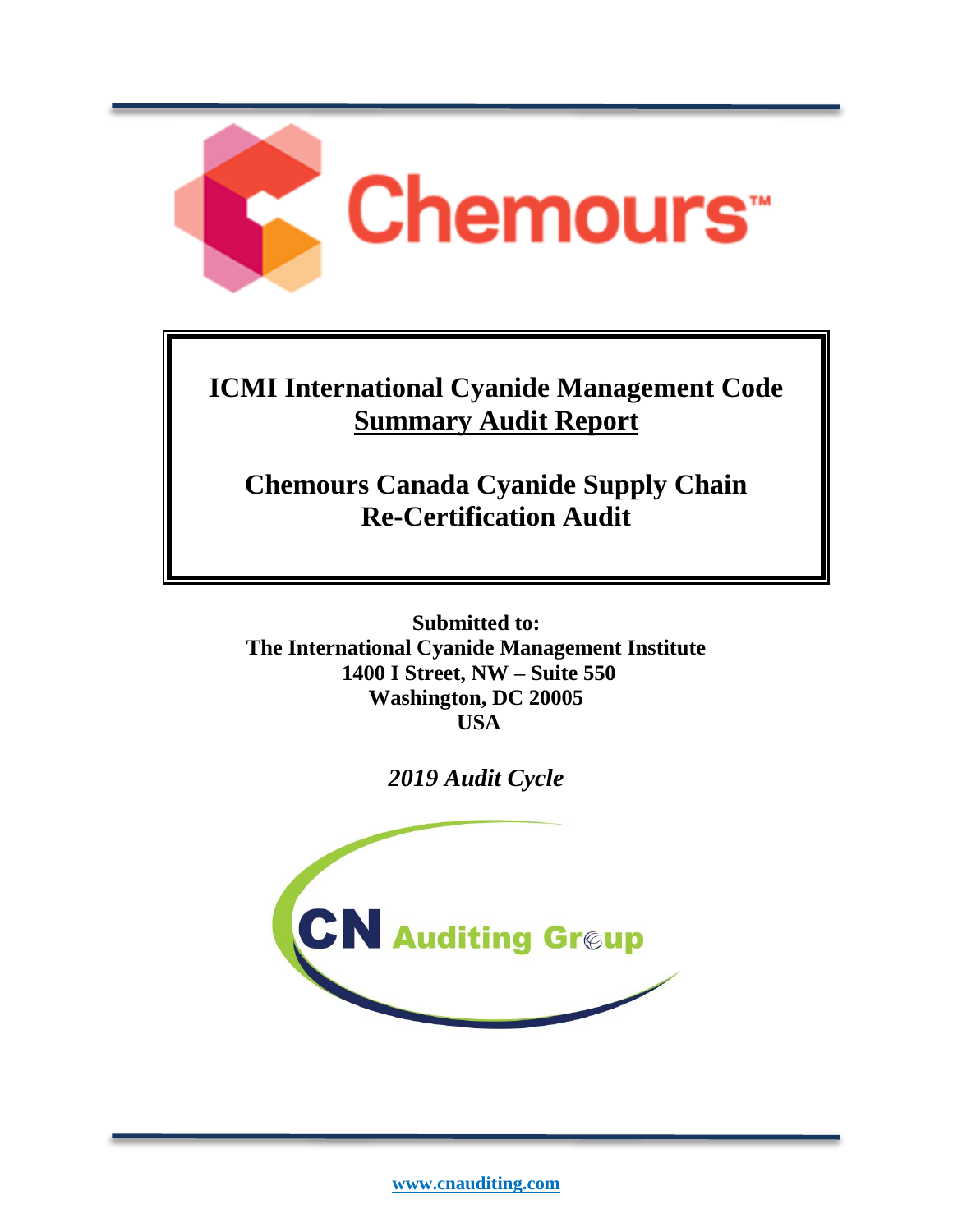**CN** Auditing Greup

### **Contents**

| 1. TRANSPORT:                  | Transport cyanide in a manner that minimizes the potential for accidents and releases. 6            |  |
|--------------------------------|-----------------------------------------------------------------------------------------------------|--|
| Transport Practice 1.1:        | Select cyanide transport routes to minimize the potential for accidents and                         |  |
| releases.                      |                                                                                                     |  |
| <b>Transport Practice 1.2:</b> | Ensure that personnel operating cyanide handling and transport equipment can                        |  |
|                                |                                                                                                     |  |
| Transport Practice 1.3:        |                                                                                                     |  |
| <b>Transport Practice 1.4:</b> |                                                                                                     |  |
| Transport Practice 1.5:        | Follow international standards for transportation of cyanide by sea and air. 10                     |  |
| Transport Practice 1.6:        | Track cyanide shipments to prevent losses during transport. 10                                      |  |
| 2. INTERIM STORAGE:            | Design, construct and operate cyanide trans-shipping depots and interim storage                     |  |
|                                |                                                                                                     |  |
| <b>Transport Practice 2.1:</b> | Store cyanide in a manner that minimizes the potential for accidental releases11                    |  |
| 3. EMERGENCY RESPONSE:         | Protect communities and the environment through the development of                                  |  |
|                                |                                                                                                     |  |
| Transport Practice 3.1:        | Prepare detailed emergency response plans for potential cyanide releases12                          |  |
|                                | Transport Practice 3.2: Designate appropriate response personnel and commit necessary resources for |  |
|                                |                                                                                                     |  |
|                                |                                                                                                     |  |
| <b>Transport Practice 3.3:</b> | Develop procedures for internal and external emergency notification and                             |  |
| reporting.                     |                                                                                                     |  |
| <b>Transport Practice 3.4:</b> | Develop procedures for remediation of releases that recognize the additional                        |  |
|                                |                                                                                                     |  |
| <b>Transport Practice 3.5:</b> | Periodically evaluate response procedures and capabilities and revise them as                       |  |
| needed.                        |                                                                                                     |  |
|                                |                                                                                                     |  |

Audit: Chemours Canada Supply Chain  $\angle a \sim \sqrt{C}$ 

Signature of Lead Auditor [www.cnauditing.com](http://www.cnauditing.com/)

Page 2 of 15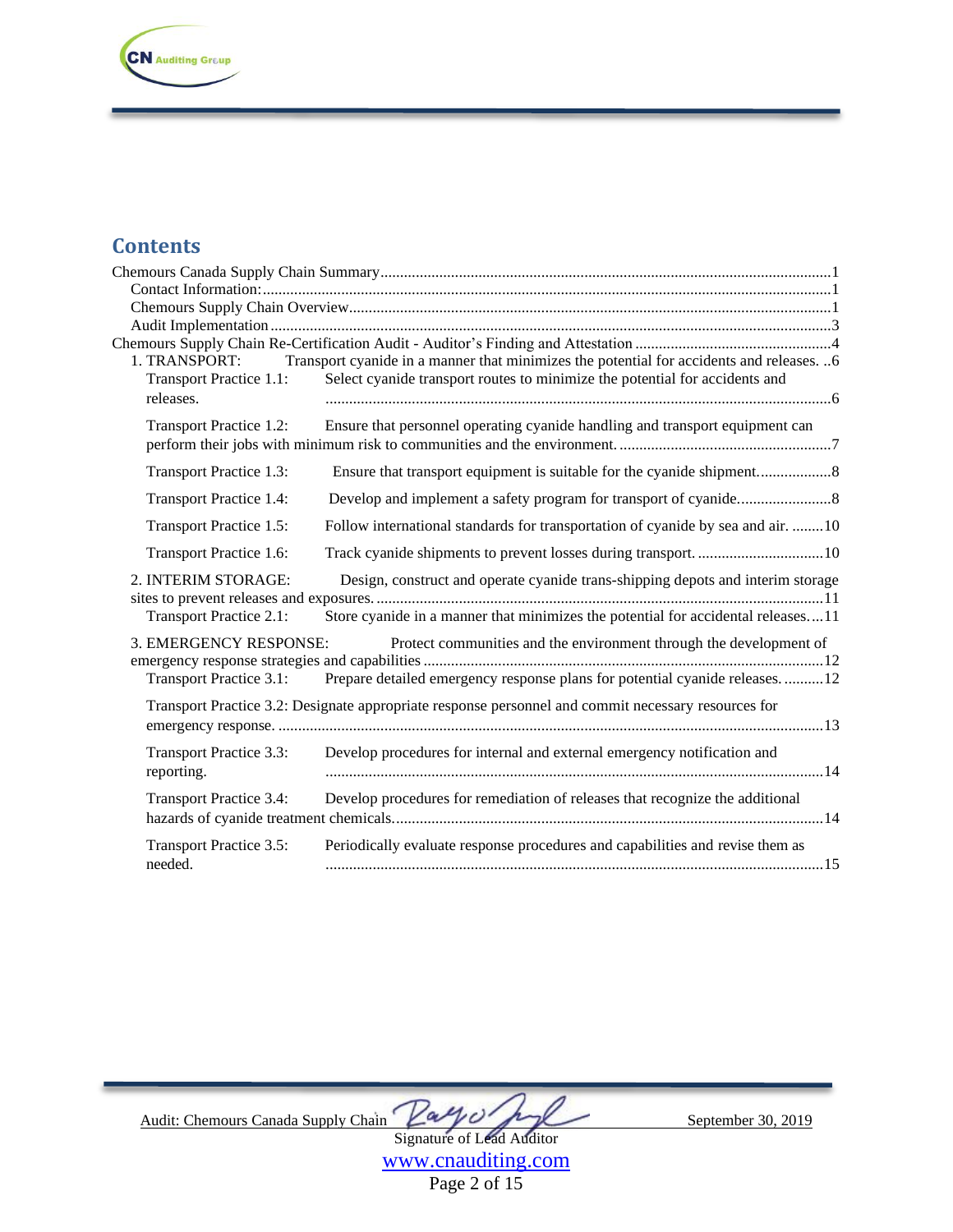

### <span id="page-2-0"></span>**Chemours Canada Supply Chain Summary**

## <span id="page-2-1"></span>**Contact Information:**

| <b>Name of Supply</b><br><b>Chain Consignor:</b>                      | The Chemours Company - Canada Supply Chain<br>Wilmington, Delaware<br><b>USA</b>                                                                                                                                                                 |
|-----------------------------------------------------------------------|--------------------------------------------------------------------------------------------------------------------------------------------------------------------------------------------------------------------------------------------------|
| Name and contact<br>information<br>for<br><b>Chemours:</b>            | <b>Brian Morris</b><br>Cyanide Business Global Product Stewardship Manager<br>Email: Brian.R.Morris@chemours.com                                                                                                                                 |
| <b>Information for</b><br><b>Companies in</b><br><b>Supply Chain:</b> | <b>Groupe Robert – Varennes Terminal</b><br>Louis Lafontaine<br>910 Lionell Boulet<br>Varennes, QC J3X 1P7, Canada<br><b>Groupe Robert – Rouyn Terminal</b><br><b>Guy Pelletier</b><br>150 Ave Marcel-Baril<br>Rouyn-Noranda, QC J9X 7C1, Canada |

## <span id="page-2-2"></span>**Chemours Supply Chain Overview**

The Chemours Company (Chemours) is headquartered in Wilmington, Delaware and produces solid sodium cyanide for use in the gold mining sector at their Memphis, Tennessee plant in the United States. Chemours maintains numerous ICMC-certified Supply Chains and operations. The Canada Supply Chain includes Chemours organization and management of the Supply Chain and the trucking and interim storage operations in Varennes, QC and Rouyn-Noranda, QC Canada.

This Supply Chain interfaces with, and supplements, the following Chemours certified supply chains and operations:

- Memphis Plant Production (including Carlin, NV and Memphis, TN packaging operations)
- US/Canada Rail & Barge Supply Chain
- Global Ocean Supply Chain
- Canada Sodium Cyanide Bulk Transloading Facility" in Malartic, QC Canada

Each of these operations and supply chains is currently certified by the ICMI and is in good standing.

Audit: Chemours Canada Supply Chain Zay of August September 30, 2019

Signature of Lead Auditor [www.cnauditing.com](http://www.cnauditing.com/) Page 1 of 15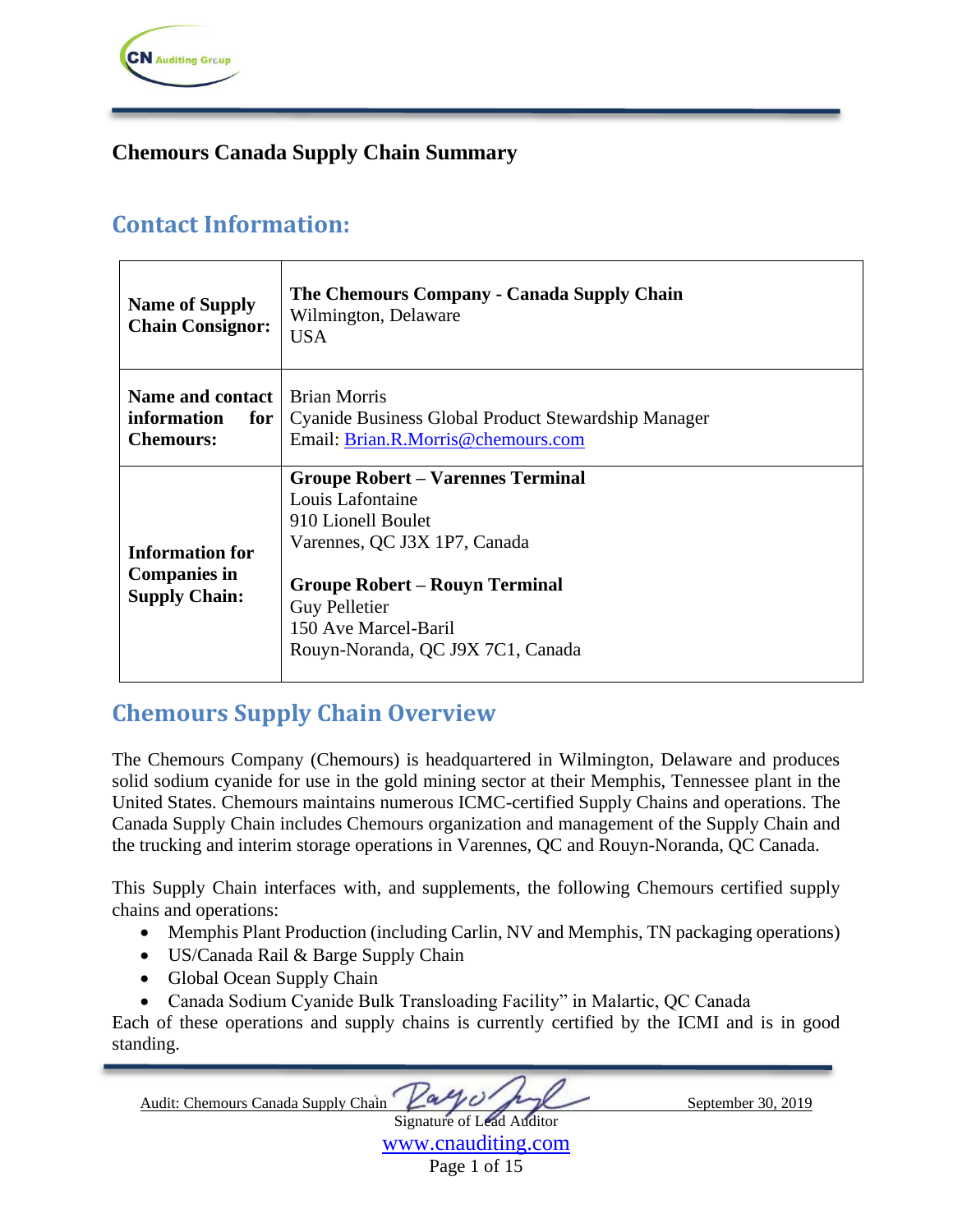

The Chemours Memphis, TN production facility ships cyanide to gold mines in Canada in the following ways:

- 1) Transport via truck using Groupe Robert and its interim storage facilities in Canada (this report).
- 2) Transport by rail to the Canada Bulk Transloading operation in Malarctic, Canada (separate certification), where it is picked up by Groupe Robert drivers for truck transport to the mines (this report).
- 3) Transport by ocean carrier to the Port of Montreal (separate report) where it is picked up by Groupe Robert drivers who are dispatched out of the Varennes Terminal (outside of Montreal) and brought to gold mines using the Groupe Robert Terminal operations and interim storage facilities in Rouyn-Noranda and Varennes (this report).

The Varennes Terminal functions as a Groupe Robert corporate office and activities such as the coordination of drivers and equipment, training of personnel, provision of emergency response services, the oversight of the proper maintenance, and the tracking of equipment and shipments were audited at this location. The product is transported from the Malartic facility to mine sites using drivers dispatched from the Groupe Robert Varennes Terminal or from the Groupe Robert terminal in Rouyn-Noranda, Quebec.

Groupe Robert personnel have been transporting dangerous goods in Canada safely for many years. The company was established in 1946 and is headquartered in Boucherville, Quebec. The company started transporting cyanide for Chemours in 2015. Groupe Robert is very diverse and has 41 distribution centers and terminals in Canada.

Groupe Robert manages all aspects of the trucking operations including driver selection, training, dispatch, communication, and emergency preparedness and response. Groupe Robert personnel were included in this ICMC Re-Certification Audit. Both the Varennes and Rouyn-Noranda Terminals and Interim Storage operations were physically audited on-site during this audit. Both locations were found to be in full compliance with ICMC requirements.



[www.cnauditing.com](http://www.cnauditing.com/) Page 2 of 15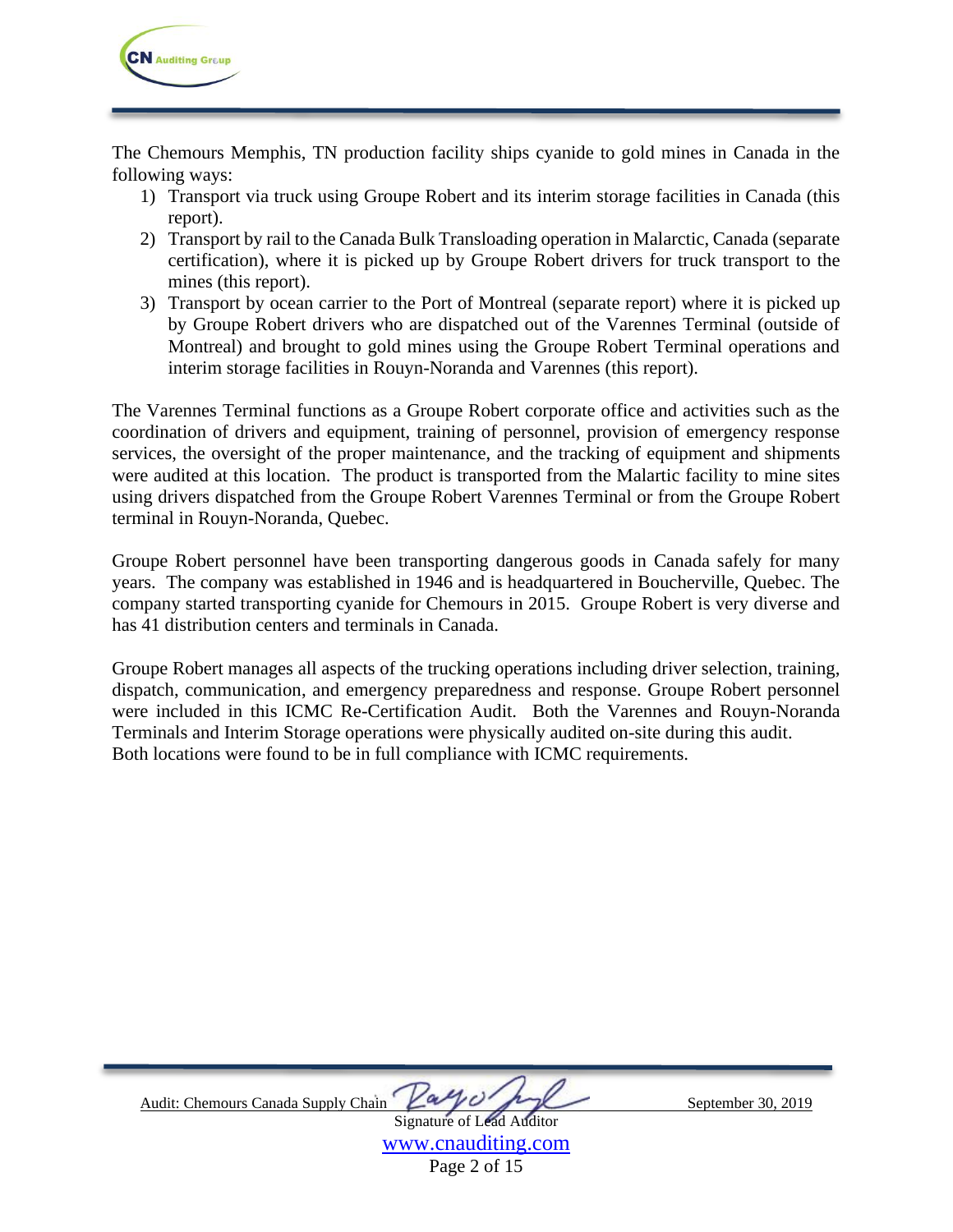## <span id="page-4-0"></span>**Audit Implementation**

This report contains information regarding the on-site International Cyanide Management Code (ICMC) re-certification audit of the Chemours Canada Cyanide Supply Chain management activities, specifically the Groupe Robert trucking operations in Varennes and Rouyn-Noranda, Quebec, Canada.

The audit was conducted on July 8-10, 2019 in Varennes and Rouyn-Noranda, Quebec, Canada. Personnel from Chemours, Groupe Robert in Varennes, and Groupe Robert in Rouyen-Noranda were included in the audit. Interviews were conducted, policies and procedures were reviewed, records were evaluated, operations were observed, and equipment and facilities were inspected. Records of the shipments to mine customers using Groupe Robert were also evaluated and found to be acceptable during this audit.

The supply chain was audited fully using the ICMI Cyanide Transportation Protocol. Chemours personnel were in attendance throughout the auditing process and were interviewed, as necessary, in order to verify supply chain compliance with the ICMC transport protocol questions.

The audit was performed by an independent third-party auditor who was pre-approved by the ICMI as a Lead Auditor for all types of International Cyanide Management Code (ICMC) audits and as a technical expert for ICMC audits of cyanide transportation and production operations.



[www.cnauditing.com](http://www.cnauditing.com/) Page 3 of 15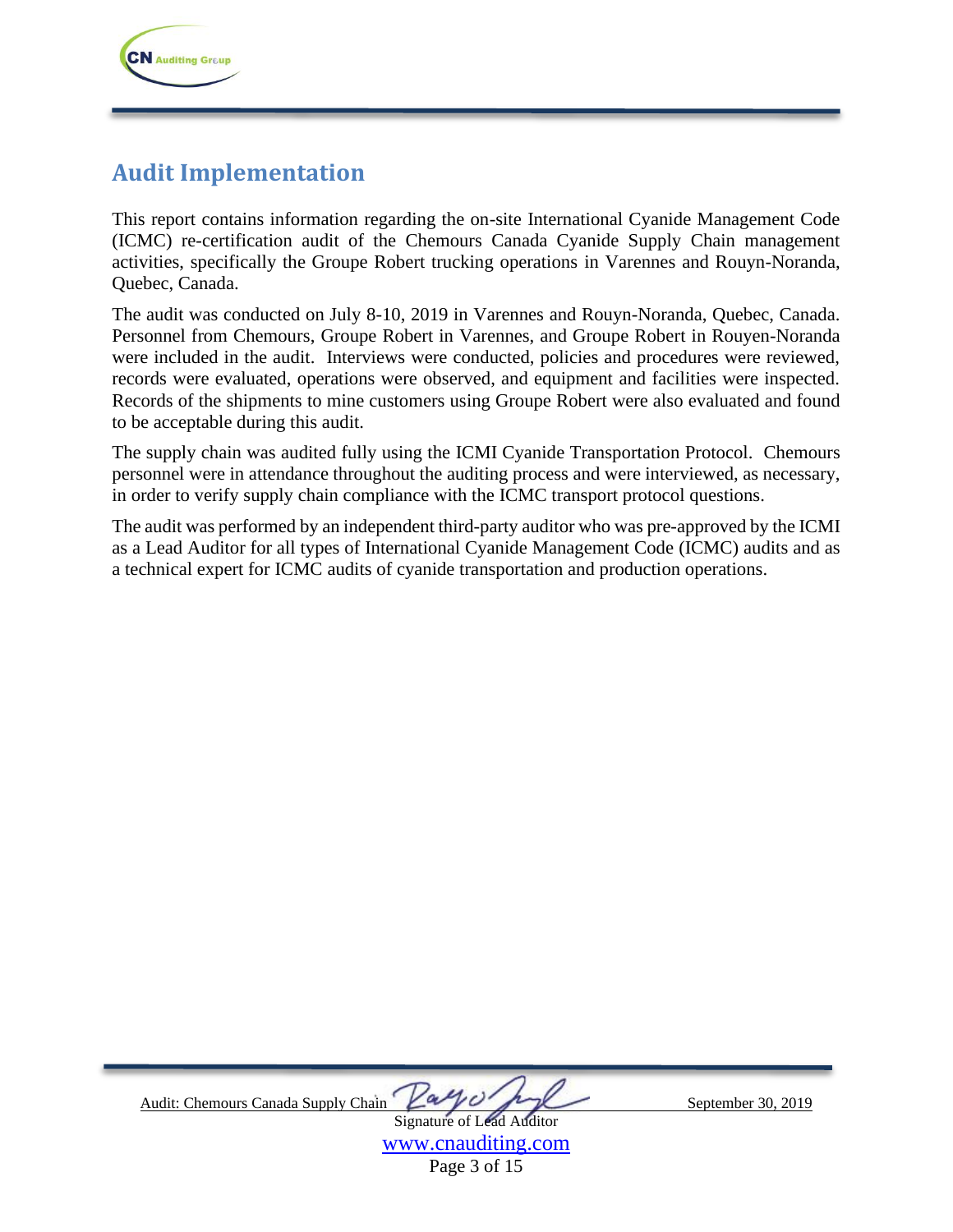## <span id="page-5-0"></span>**Chemours Supply Chain Re-Certification Audit - Auditor's Finding and Attestation**

Cyanide management practices for the Chemours Canada Supply Chain were evaluated for ICMC compliance using the *ICMI Cyanide Transportation Protocol.* Chemours and Groupe Robert internal policies, standards, and procedures regarding the management of the Cyanide Transportation Supply Chain were reviewed. Records of the shipments to mine customers using Groupe Robert were also evaluated and found to be acceptable during this audit.

The audit was conducted through discussions and interviews with Chemours and Groupe Robert personnel. Operations, facilities, and equipment were physically evaluated. Records regarding shipment tracking, security measures, shipping documentation, community involvement, operational procedures, training, and emergency response records were randomly sampled during the audit and were also found to be acceptable.

All personnel were very well prepared for the audit. The auditor found that the overall level of preparedness and understanding of ICMC requirements was excellent.

No cyanide environmental spills or human exposures have occurred in this supply chain.

Confirmation was made during this audit that Chemours personnel confirmed continuous ICMC compliance through the performance of internal audits of the previous supply chain operations several times between 2016 and 2019. Recent shipment records were available for review during this audit. According to records and interviews, all operations within this supply chain (previous and current warehouse and Groupe Robert) were maintained in compliance with ICMC requirements continuously since the previous ICMC certification audit in 2016.

Audit: Chemours Canada Supply Chain  $\begin{matrix} \Delta \ll \end{matrix}$   $\begin{matrix} \Delta \ll \end{matrix}$  September 30, 2019 Signature of Lead Auditor

[www.cnauditing.com](http://www.cnauditing.com/) Page 4 of 15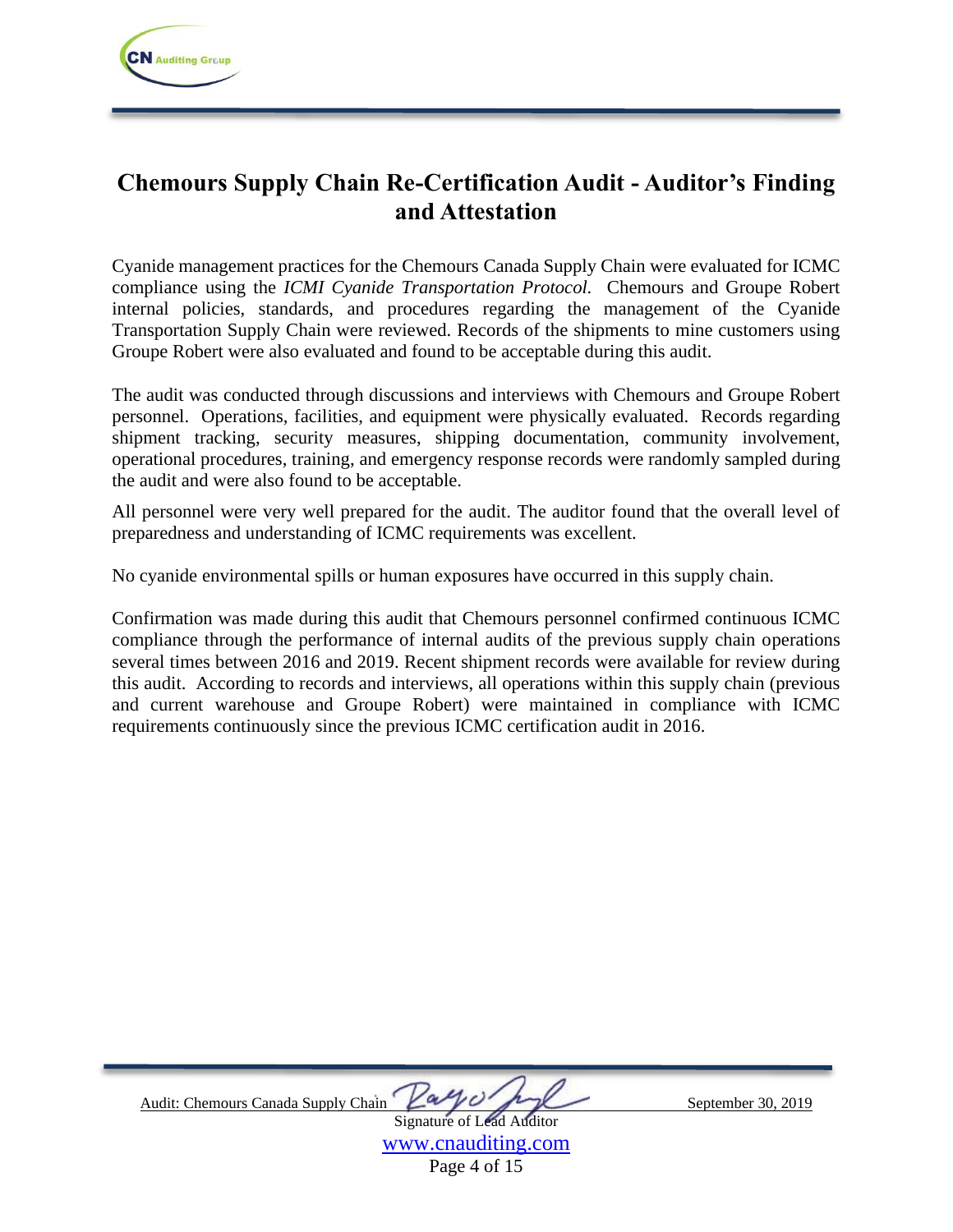

The Chemours Canada Sodium Cyanide Supply Chain Groupe Robert trucking company was found to be in FULL COMPLIANCE with the ICMI International Cyanide Management Code requirements.

| <b>Audit Company:</b>     | <b>CN</b> Auditing Group           |
|---------------------------|------------------------------------|
|                           | www.cnauditing.com                 |
| Lead / Technical Auditor: | Ralf Jurczyk                       |
|                           | E-mail: $\vec{r}$ @ cnauditing.com |
| Date(s) of Audit:         | July 8-10, 2019                    |

I attest that I meet the criteria for knowledge, experience and conflict of interest for Code Certification Audit Team Leader, established by the International Cyanide Management Institute and that all members of the audit team meet the applicable criteria established by the International Cyanide Management Institute for Code Certification Auditors.

I attest that the Audit Reports accurately describe the findings of the re-certification audit. I further attest that the re-certification audit was conducted in a professional manner in accordance with the International Cyanide Management Code Verification Protocol for Cyanide Transportation Operations and using standard and accepted practices for health, safety and environmental audits.

Chemours Canada Supply Chain  $\Box$  September 30, 2019

Name of Operation Signature of Lead Auditor Date

Audit: Chemours Canada Supply Chain  $\sqrt{a\gamma}$ Signature of Lead Auditor

[www.cnauditing.com](http://www.cnauditing.com/) Page 5 of 15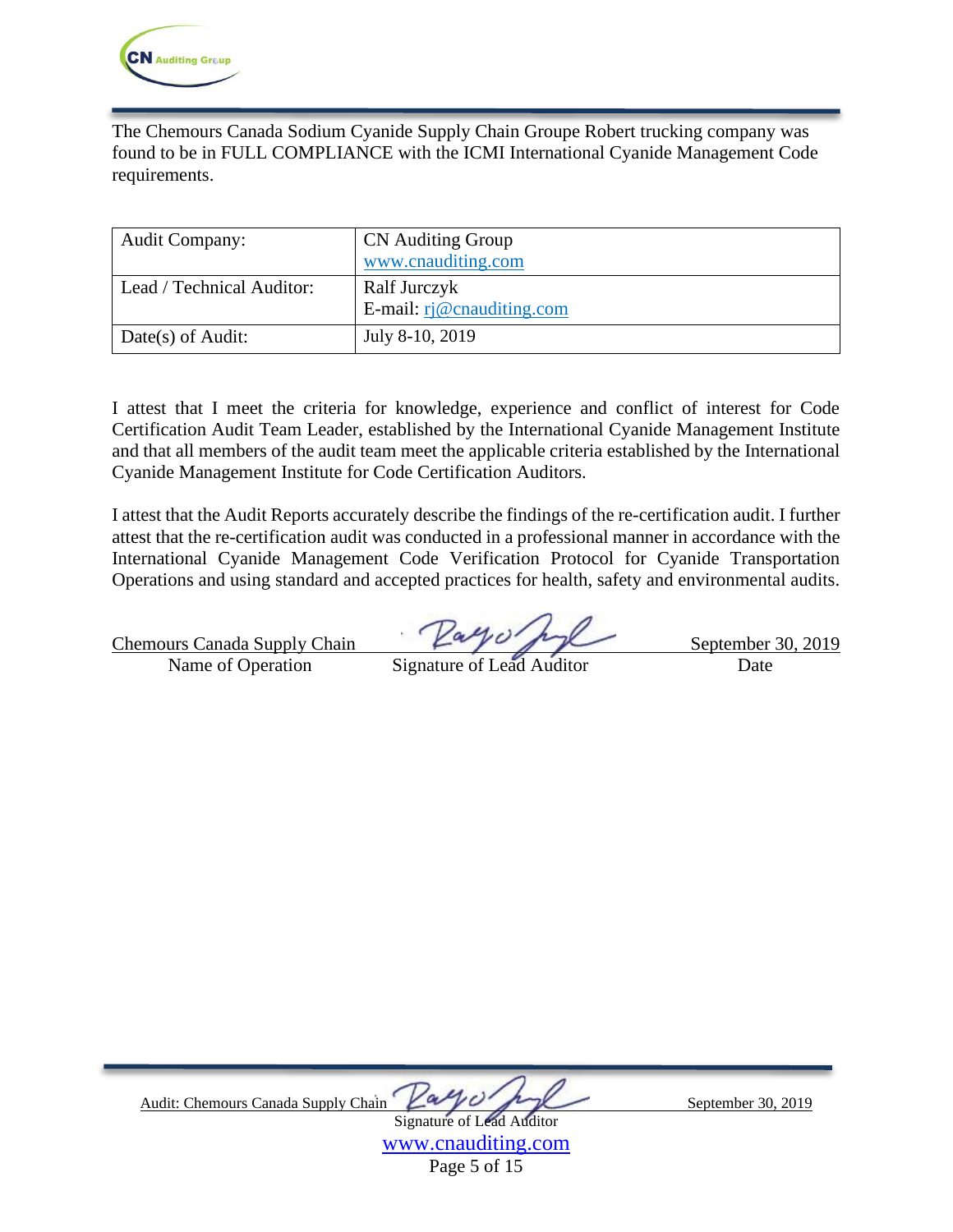

### <span id="page-7-0"></span>**1. TRANSPORT: Transport cyanide in a manner that minimizes the potential for accidents and releases.**

<span id="page-7-1"></span>

| <b>Transport Practice 1.1:</b> | Select cyanide transport routes to minimize the potential for |
|--------------------------------|---------------------------------------------------------------|
| accidents and releases.        |                                                               |
|                                |                                                               |
|                                | $\blacksquare$ in full compliance with                        |

The operation is  $\square$  in substantial compliance with Transport Practice 1.1  $\Box$  not in compliance with

*Summarize the basis for this Finding:* 

Groupe Robert has implemented a process to address ICMI requirements regarding route selection, route risk assessment, route approval, and driver feedback. Records were available to show that ICMC route determination, risk assessment, and risk mitigation requirements were fulfilled. Population density, road infrastructure, pitch and grade of the roads, and proximity of the routes to water bodies were considered during the route evaluation process.

Risk assessments are conducted regularly, and route specific risk mitigations are considered. Driver feedback is routinely collected in real time via a satellite communication system and integrated into routing plans when appropriate. The Groupe Robert Transportation Manager reviews the cyanide routes and the associated risks. Drivers have direct communication with the dispatchers and route planners and give feedback on routes, as necessary.

Records were available to show that the Groupe Robert Transportation Manager evaluated risks associated with routes when they were initially established. Specific routes, risks, and risk mitigation measures are detailed in the records, including consideration of spring thaw weight limits and potential poor winter driving conditions.

The use of only government-designated hazmat routes ensures adherence to local requirements regarding hazardous materials. Hazmat roads are readily available and there are no special concerns associated with these routes. Stakeholder concerns are also considered by Chemours during the establishment of the Emergency Response Assistance Plan (ERAP) that is on file with the Canadian government (Transport Canada).

There are no special security concerns. The containers are sealed. Trucks originate at the Memphis, TN production facility and are transported to either Octium Solutions interim storage facility located in Malartic, Quebec or the Groupe Robert Varennes Terminal outside of Montreal. The product is then transported to mine sites using drivers dispatched from the Groupe Robert Varennes Terminal or from the Groupe Robert terminal in Rouyn Noranda, Quebec. Drivers are instructed not to stop in undesignated locations or take detours from the pre-established routes.

Audit: Chemours Canada Supply Chain Zay of August September 30, 2019

Signature of Lead Auditor [www.cnauditing.com](http://www.cnauditing.com/) Page 6 of 15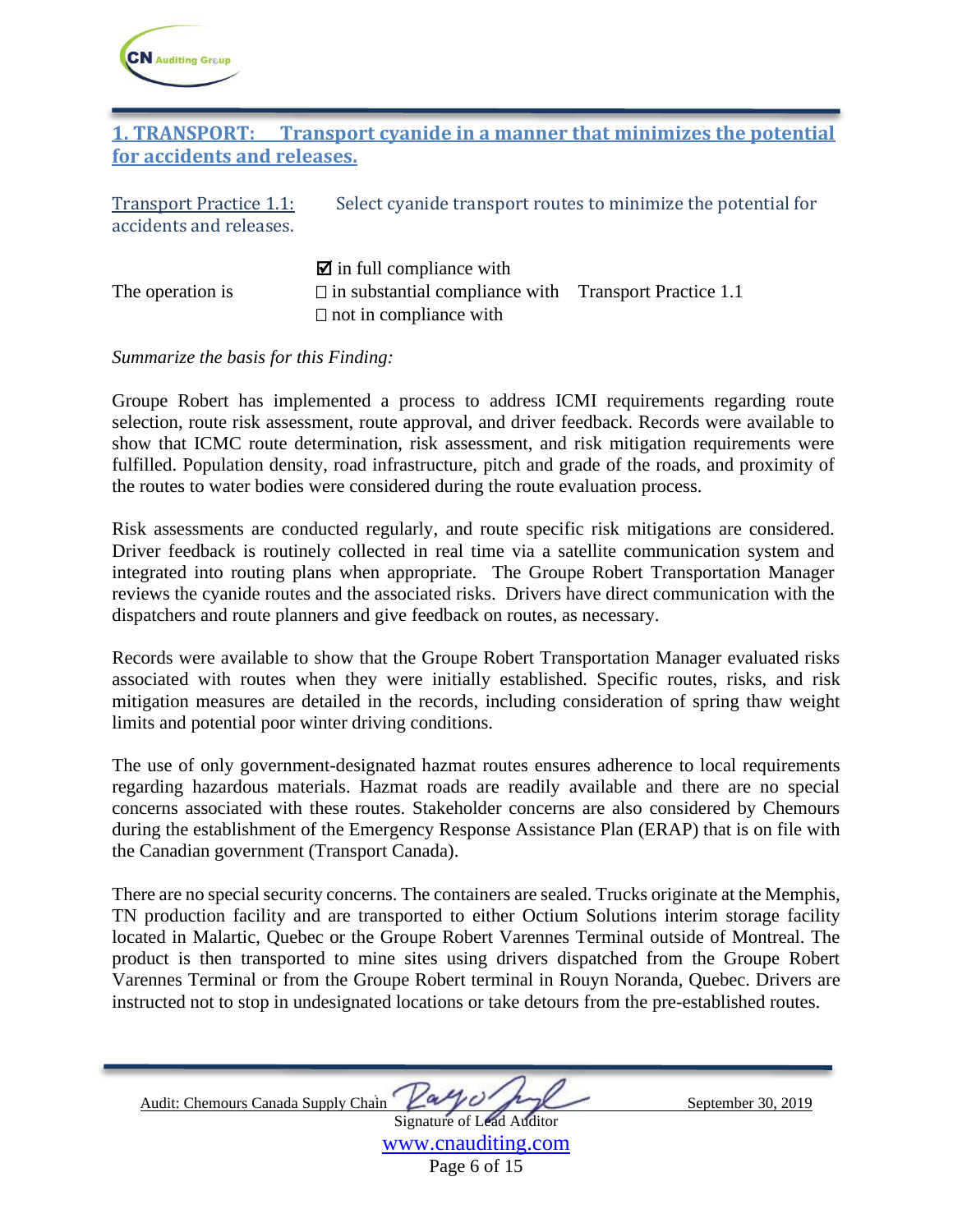Chemours communicates emergency response information to external responders who would respond in the event of an emergency. Chemours has trained its Canadian response contractor, per the Chemours Emergency Response Assistance Plan (ERAP) that is required by Canadian regulations. A letter from Transport Canada was reviewed and indicates that the ERAP is current and includes sodium cyanide. The ERAP covers transport of the materials by road, rail, and marine modes. All of Canada is covered by the ERAP.

Groupe Robert does not use subcontractors for any portion of its cyanide transportation operations.

<span id="page-8-0"></span>Transport Practice 1.2: Ensure that personnel operating cyanide handling and transport equipment can perform their jobs with minimum risk to communities and the environment.

|                  | $\blacksquare$ in full compliance with |                               |
|------------------|----------------------------------------|-------------------------------|
| The operation is | $\Box$ in substantial compliance with  | <b>Transport Practice 1.2</b> |
|                  | $\Box$ not in compliance with          |                               |

*Summarize the basis for this Finding:*

Groupe Robert uses only trained, qualified and licensed drivers. Drivers are required to have five years of Commercial Driver's License experience and three years of hazardous material driving with no incidents.

Hazardous Materials Training and Global Harmonization System (GHS) training are required every three years. Chemours training including general awareness, first aid, and cyanide transportation modules is required for all employees. *Chemours Transportation Emergency Information* training was reviewed and contains information on minimizing the potential for cyanide releases and exposure.



[www.cnauditing.com](http://www.cnauditing.com/) Page 7 of 15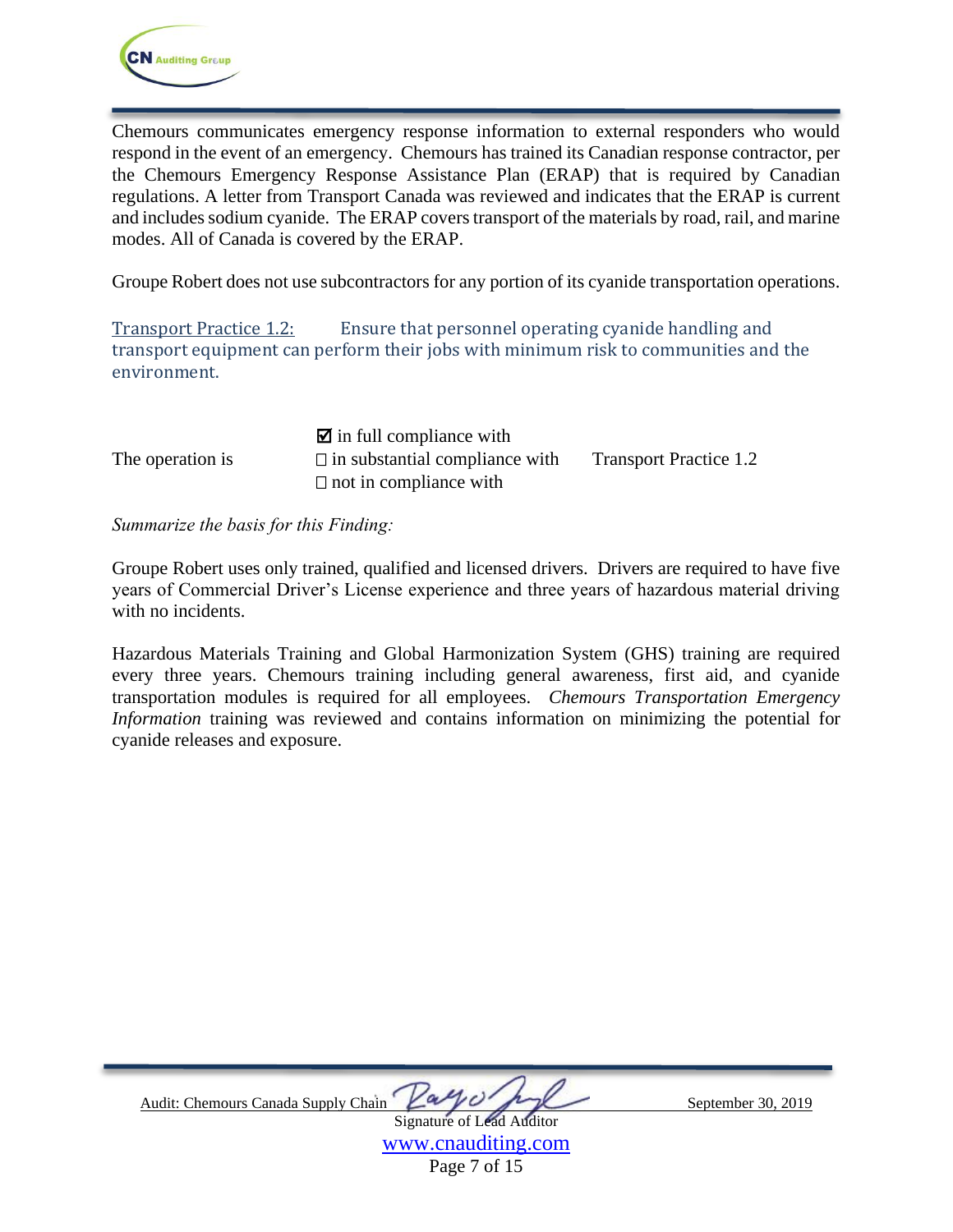

<span id="page-9-0"></span>Transport Practice 1.3: Ensure that transport equipment is suitable for the cyanide shipment.

 $\overline{\mathbf{z}}$  in full compliance with The operation is  $\Box$  in substantial compliance with Transport Practice 1.3  $\Box$  not in compliance with

*Summarize the basis for this Finding:* 

Groupe Robert maintains a "Weight and Restrictions" (Charte de Poids) procedure that details the allowed weights and distribution per axle and per trailer. In addition to this procedure, printed weight requirements are issued to drivers for normal conditions and thaw conditions. The dispatch system will reject the truck and/or driver if not qualified or the weight is incorrect. Confirmation was made that Groupe Robert equipment is suitable for Chemours' standard shipping weights indicated on shipping papers.

The equipment is capable of handling loads far in excess of the amounts of cyanide that are shipped by Chemours. This was confirmed through a review of records and specification information for the equipment.

Groupe Robert drivers check the axle weights upon departure with a cyanide shipment to ensure that the load is evenly distributed and to ensure that packaging integrity is retained. Automatic warning systems are in place to provide notification if the load is overweight.

Groupe Robert does not use subcontractors for any portion of its cyanide transportation operations.

<span id="page-9-1"></span>

| <b>Transport Practice 1.4:</b> | Develop and implement a safety program for transport of |
|--------------------------------|---------------------------------------------------------|
| cyanide.                       |                                                         |

|                  | $\blacksquare$ in full compliance with |                               |
|------------------|----------------------------------------|-------------------------------|
| The operation is | $\Box$ in substantial compliance with  | <b>Transport Practice 1.4</b> |
|                  | $\Box$ not in compliance with          |                               |

*Summarize the basis for this Finding:* 

Groupe Robert has a documented safety program that includes all of the ICMI required topics. Chemours and its packaging partners load the cyanide into ISO tanks and trailers using formal procedures and checklists. ISO tanks are inspected prior to shipment to ensure that the unit is secure and ready for shipment. Groupe Robert drivers do not open the containers or handle the cyanide. Groupe Robert drivers check the axle weights to ensure that the product is evenly distributed and to ensure that packaging integrity is retained.

Audit: Chemours Canada Supply Chain  $\begin{picture}(180,170)(-8.00) \put(0,0){\line(1,0){10}} \put(1,0){\line(1,0){10}} \put(1,0){\line(1,0){10}} \put(1,0){\line(1,0){10}} \put(1,0){\line(1,0){10}} \put(1,0){\line(1,0){10}} \put(1,0){\line(1,0){10}} \put(1,0){\line(1,0){10}} \put(1,0){\line(1,0){10}} \put(1,0){\line(1,$ Signature of Lead Auditor

[www.cnauditing.com](http://www.cnauditing.com/) Page 8 of 15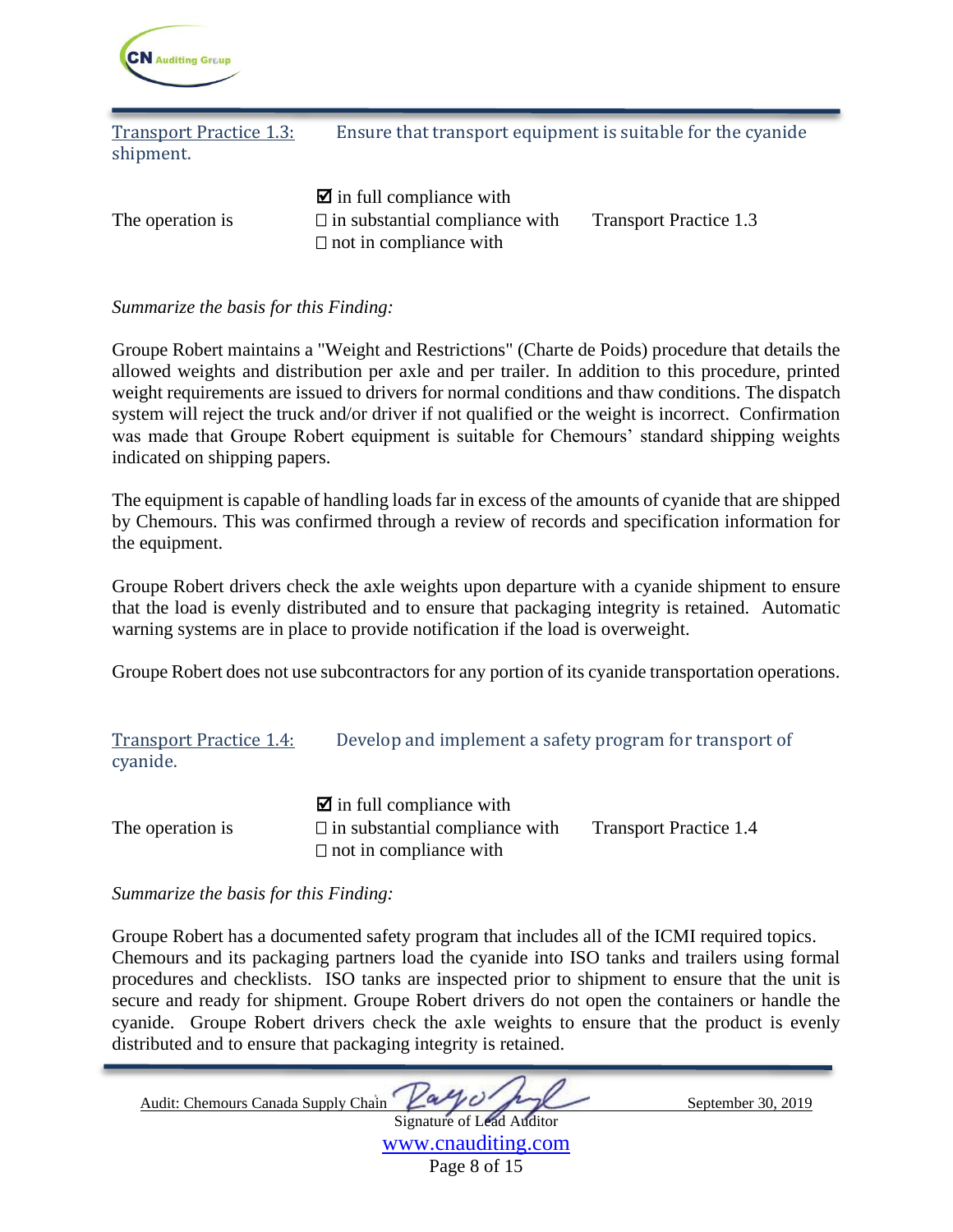UN 1689 placards are displayed on all four sides of the trailers and containers to clearly identify the shipment as cyanide. Drivers maintain records of inspections and their results. Vehicle inspections are required by procedure, the performance of the inspection is recorded in the electronic log system and in paper logs. There is a formal preventive maintenance program in place. The frequency of preventive maintenance tasks is defined by the type of activity for which that equipment is used. Trucks undergo preventive maintenance on a defined frequency and are fully inspected at least annually, as required by Canadian law.

Groupe Robert drivers use designated truck stops and limit driver hours of service, in accordance with Canadian law. The Transportation Manager receives a warning if anyone is driving beyond the allowed hours. Logs demonstrated that drivers are not exceeding limitations.

Groupe Robert maintains a procedure entitled "Load Securing Labels and Tags". The ISO containers are all sealed. The loads are secured by the shipper and the loads are not opened by the driver.

Interviews indicate that Groupe Robert drivers are empowered to stop a shipment if weather conditions or road conditions are unsafe. There is also a driver fatigue program to ensure that drivers know that they can stop a shipment and rest if necessary. Drivers need to notify the dispatcher if they want to stop or delay a shipment. If severe weather is expected, the route will be preemptively canceled and trucks on the route may be recalled.

There is a documented Drug and Alcohol policy entitled *Illicit drugs and alcohol* which was reviewed. There is a zero tolerance for drug and/or alcohol use while on duty. The policy expressly forbids driving while under the influence of illicit drugs and alcohol. Random, regular, postaccident, reasonable doubt, and follow up testing are addressed in the manual. The Dispatcher and Manager have the ability to send individuals for immediate testing.

Records were available to demonstrate that all 1.4 Cyanide Code safety program requirements were fulfilled.

Groupe Robert does not use subcontractors for any portion of its cyanide transportation operation.

| Audit: Chemours Canada Supply Chain | allist h                         |
|-------------------------------------|----------------------------------|
|                                     | <b>Signature of Lead Auditor</b> |

September 30, 2019

[www.cnauditing.com](http://www.cnauditing.com/) Page 9 of 15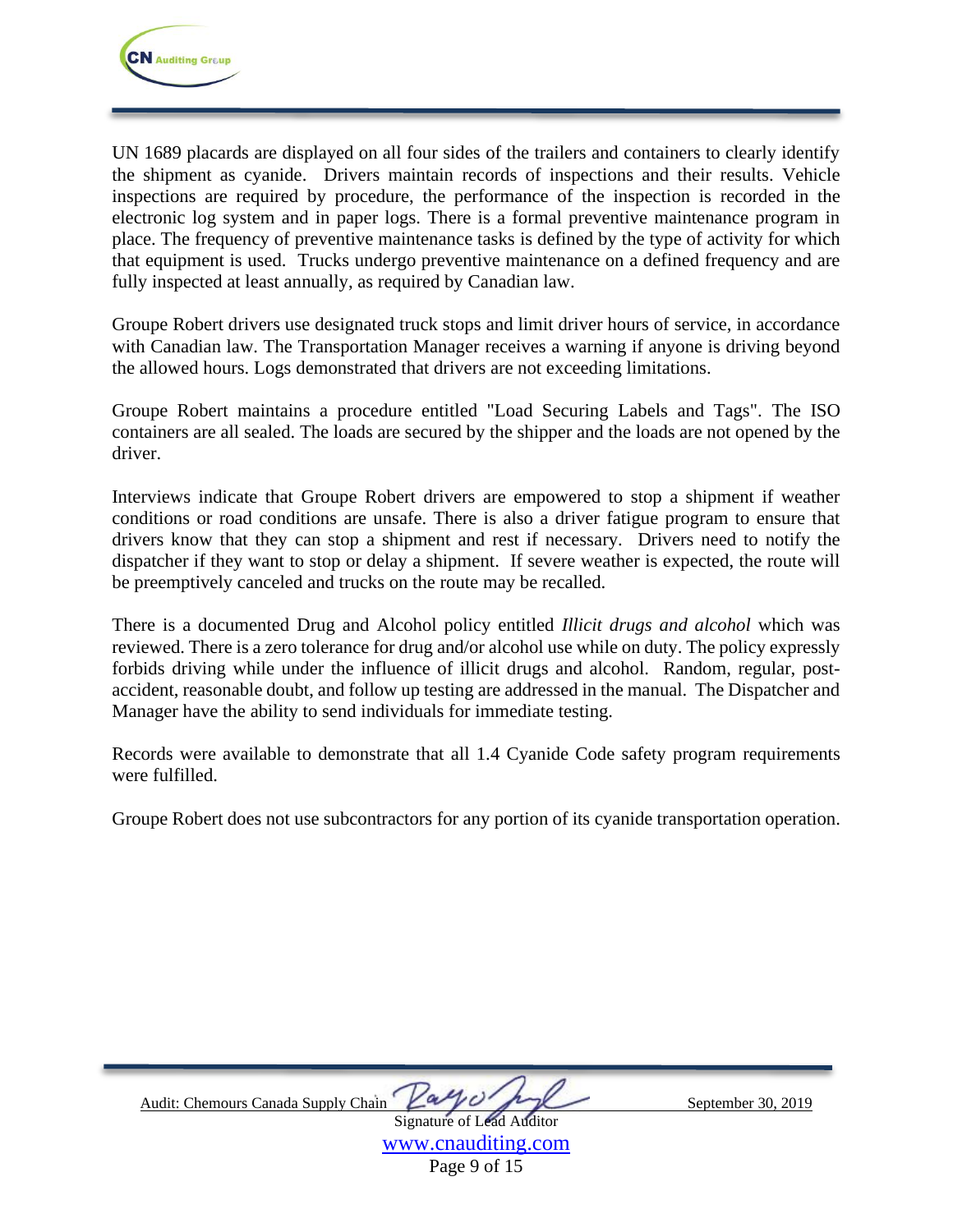

<span id="page-11-0"></span>Transport Practice 1.5: Follow international standards for transportation of cyanide by sea and air.  $\boxtimes$  in full compliance with

|                  | $\blacksquare$ in full compliance with |                               |
|------------------|----------------------------------------|-------------------------------|
| The operation is | $\Box$ in substantial compliance with  | <b>Transport Practice 1.5</b> |
|                  | $\Box$ not in compliance with          |                               |

*Summarize the basis for this Finding:* 

Groupe Robert does not transport containers by sea or by air. This section of the Cyanide Code does not apply to the supply chain.

<span id="page-11-1"></span>

| <b>Transport Practice 1.6:</b> | Track cyanide shipments to prevent losses during transport.                                                      |                               |  |
|--------------------------------|------------------------------------------------------------------------------------------------------------------|-------------------------------|--|
| The operation is               | $\blacksquare$ in full compliance with<br>$\Box$ in substantial compliance with<br>$\Box$ not in compliance with | <b>Transport Practice 1.6</b> |  |

#### *Summarize the basis for this Finding:*

Groupe Robert uses a satellite system and cell phones to ensure that drivers are always able to communicate with dispatch personnel and others, as necessary. The communication equipment is used on a daily basis and is checked during the pre-trip inspections to ensure that it functions properly. Interviews confirmed this practice. Blackout areas do not present a significant problem on the routes traveled due to the use of satellite tracking equipment.

Groupe Robert trucks are automatically tracked by GPS and by satellite tracking system and continuous communication is available, if needed.

Drivers have shipping documentation including the Bill of Lading with them at all times during a shipment. Bills of Lading were sampled and were found to be complete with amount of cyanide, full description of materials, emergency phone numbers; and receipt of material by the mine. Drivers carry the Safety Data Sheet (SDS) for the cyanide and the Emergency Response Guide with them during deliveries.

Groupe Robert does not use subcontractors for any portion of its cyanide transportation operations.

| Audit: Chemours Canada Supply Chain Lay 01 por | September 30, 2019 |
|------------------------------------------------|--------------------|
| <b>Signature of Lead Auditor</b>               |                    |
|                                                |                    |

[www.cnauditing.com](http://www.cnauditing.com/) Page 10 of 15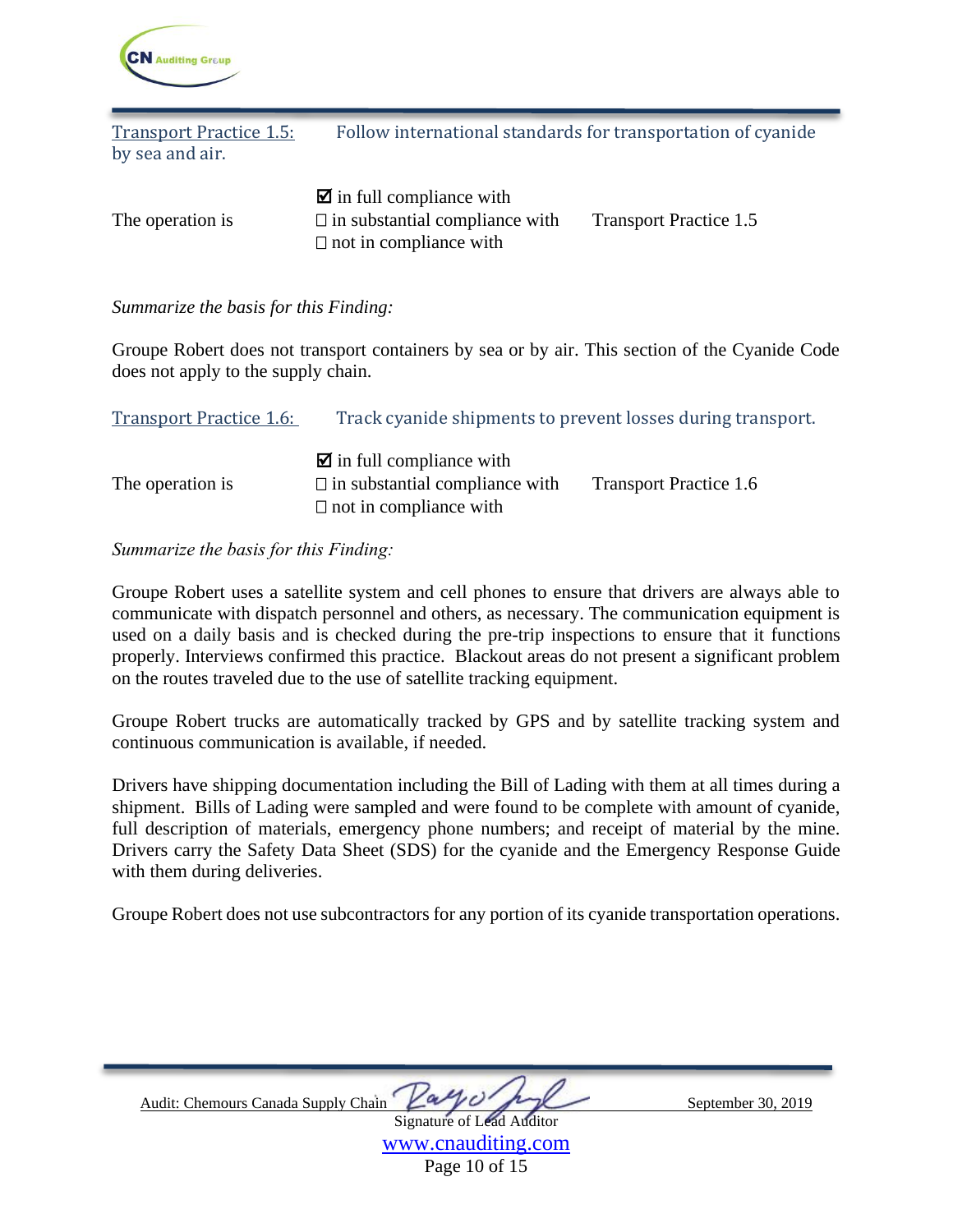### <span id="page-12-0"></span>**2. INTERIM STORAGE: Design, construct and operate cyanide trans-shipping depots and interim storage sites to prevent releases and exposures.**

<span id="page-12-1"></span>Transport Practice 2.1: Store cyanide in a manner that minimizes the potential for accidental releases.  $\blacksquare$  in full compliance with The operation is  $\Box$  in substantial compliance with Transport Practice 2.1  $\Box$  not in compliance with

*Summarize the basis for this Finding:* 

Groupe Robert provides interim storage at both the Rouyn and Varennes terminals. Warning signs are posted alerting workers when cyanide is present. Signs are in place that forbid smoking, open flames, eating and drinking when cyanide is present. PPE requirements are identified.

Both terminals both have a locked fence with card access and remotely monitored camera surveillance. Unauthorized access is prohibited, and unknown personnel are challenged as a policy. Security guards conduct routine safety checks at the Varennes terminal. ISO tanks are sealed and secured and loaded trucks are locked and parked back to back in Varennes if they are kept overnight and in a locked garage in Rouyn-Noranda.

Product is stored in sealed iso tank and sea containers on chassis and is not lifted to the ground. s. The interim storage yards are used for temporary parking of the equipment loaded with solid sodium cyanide. The interim storage yards are gravel and daily inspections are done at each location to check for problems such as container breaches. Spill kits are available to minimize the extent of any release in the highly unlikely event that there is a container breach. The iso tanks and sea containers remain sealed while being transported and/or stored by Groupe Robert. This was accepted by the auditor.

At the Varennes and Rouyn terminals, sodium cyanide is stored at least 50m away from any incompatible materials such as acids, strong oxidizers and explosives. Containers are designed for outdoor use and transportation. They are received sealed and remain unopened while at the facility, so the potential for contact of the sodium cyanide with water is minimized. Adequate ventilation is provided at Varennes where trailers are stored outside. At the Rouyn terminal, the ISO containers are stored in a garage building with adequate ventilation available.

| 4/1<br>Audit: Chemours Canada Supply Chain<br>va | September 30, 2019 |
|--------------------------------------------------|--------------------|
| <b>Signature of Lead Auditor</b>                 |                    |

[www.cnauditing.com](http://www.cnauditing.com/) Page 11 of 15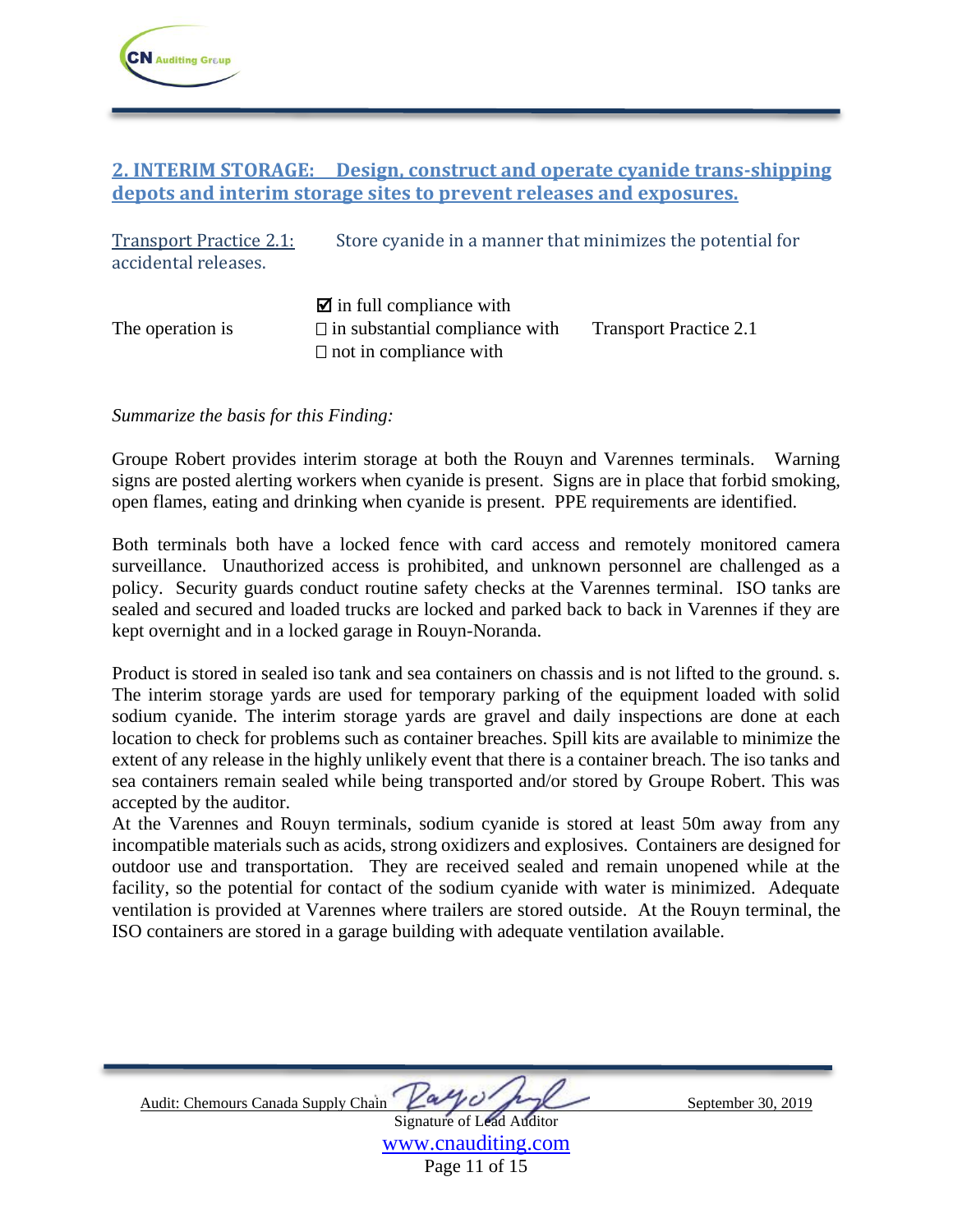

### <span id="page-13-0"></span>**3. EMERGENCY RESPONSE: Protect communities and the environment through the development of emergency response strategies and capabilities**

<span id="page-13-1"></span>

| <b>Transport Practice 3.1:</b><br>cyanide releases. | Prepare detailed emergency response plans for potential                                                          |                               |
|-----------------------------------------------------|------------------------------------------------------------------------------------------------------------------|-------------------------------|
| The operation is                                    | $\blacksquare$ in full compliance with<br>$\Box$ in substantial compliance with<br>$\Box$ not in compliance with | <b>Transport Practice 3.1</b> |

*Summarize the basis for this Finding:* 

The Groupe Robert Emergency Response Guide is kept in the truck at all times. The Chemours document "Transportation Emergency Information" is also used by Groupe Robert. Groupe Robert also has a security plan that is based on risk assessment. The emergency planning information was found to be appropriate for the routes driven.

Only solid sodium cyanide is transported in this supply chain. All procedures and plans specifically reference the response steps that are to be taken for solid cyanide spills.

The emergency response plan maintained by Groupe Robert is specific to trucking. The Chemours ERAP addresses all modes of transport. Groupe Robert only transports cyanide via truck and all scenarios considered in the emergency planning documents were related to truck accidents or small cyanide spills from transportation. Solid sodium cyanide (the only physical form transported), roadway infrastructure differences, and the roles of the different emergency responders are discussed in the planning information.

The emergency planning information is appropriate for the type of product being transported, solid sodium cyanide. The emergency planning information was found to be appropriate for interim storage and in-transit operations The planning information is general but was found to be appropriate for the different types of containers and trailers that are used in this supply chain.

Groupe Robert maintains Vehicle Accident Procedures for accidents with and without spilled materials. The emergency procedures are thorough and are maintained as part of the Driver's Manual. The manual is required to be in the trucks during transport. In addition to this information, the Chemours *Transportation Emergency Information* (revised 4/4/2019) is available in the trucks during deliveries. The emergency planning information and Driver's Manual were found to be appropriate for the routes driven. The documentation describes what steps are to be taken in response to traffic accidents. The procedures include cyanide-specific response actions and general cyanide safety information.

Chemours maintains an Emergency Response Action Plan (ERAP) for all transportation modes in Canada, as required by regulations. These emergency plans are appropriate for this supply chain

Audit: Chemours Canada Supply Chain  $\begin{picture}(180,170)(-80,0) \put(0,0){\line(1,0){10}} \put(1,0){\line(1,0){10}} \put(1,0){\line(1,0){10}} \put(1,0){\line(1,0){10}} \put(1,0){\line(1,0){10}} \put(1,0){\line(1,0){10}} \put(1,0){\line(1,0){10}} \put(1,0){\line(1,0){10}} \put(1,0){\line(1,0){10}} \put(1,0){\line(1,$ Signature of Lead Auditor

[www.cnauditing.com](http://www.cnauditing.com/) Page 12 of 15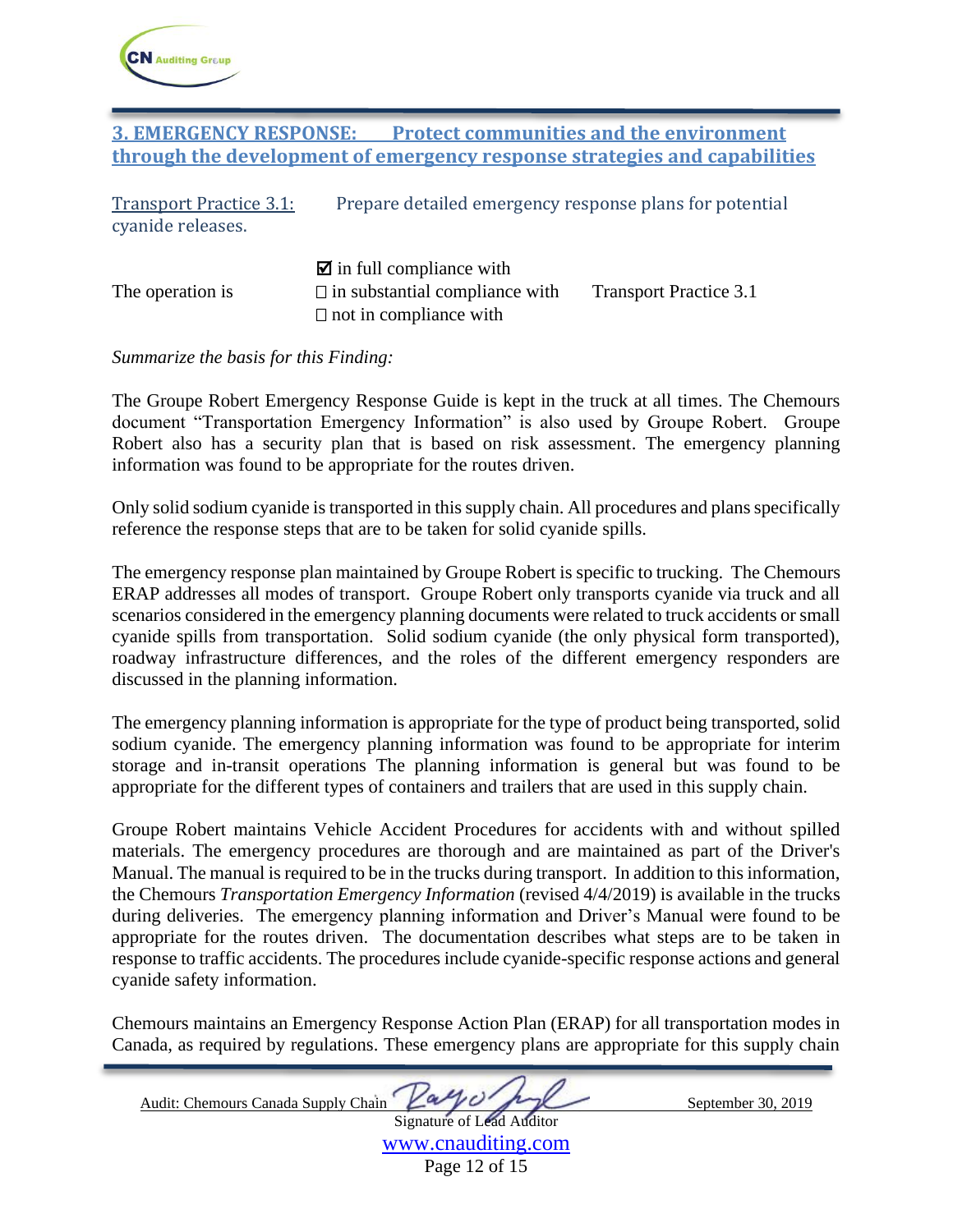

and address all modes of transportation in Canada. Emergency Response Contractors are trained by Chemours every three years, as described in the ERAP.

Solid sodium cyanide (the only physical form transported), roadway infrastructure differences, and the roles of the different emergency responders are discussed in the planning information.

<span id="page-14-0"></span>Transport Practice 3.2: Designate appropriate response personnel and commit necessary resources for emergency response.

|                  | $\blacksquare$ in full compliance with |                               |
|------------------|----------------------------------------|-------------------------------|
| The operation is | $\Box$ in substantial compliance with  | <b>Transport Practice 3.2</b> |
|                  | $\Box$ not in compliance with          |                               |

#### *Summarize the basis for this Finding:*

The annual Chemours training provided to drivers includes information on spill response. Drivers also receive Hazardous Materials training and Canada's Workplace Hazardous Materials Information System (WHMIS) training. The responsibilities of the drivers and/or interim storage personnel are clearly defined in the emergency planning information. The required emergency response equipment is captured in truck checklists and is integrated into the route planning process for the transportation routes. Groupe Robert provides the drivers with the required PPE and minimum spill response equipment.

Transport vehicle operators receive initial and periodic refresher training on what do in the event of a spill, fire, or accident and the emergency phone numbers to call every three years. If a driver has not transported cyanide for over three months, then training on emergency response must be refreshed per Groupe Robert's requirement. Chemours requires annual training on the emergency response procedures. Training records were reviewed and found to be in adequate.

The spill kit is inspected daily before the trip at the same time the trailer and truck are inspected. This has been integrated into the electronic pre-trip inspection system. The emergency response equipment needed is reviewed on an annual basis.

Groupe Robert does not use subcontractors for any portion of its cyanide transportation operations

| Audit: Chemours Canada Supply Chain Latte V |                                  | September 30, 2019 |
|---------------------------------------------|----------------------------------|--------------------|
|                                             | <b>Signature of Lead Auditor</b> |                    |

[www.cnauditing.com](http://www.cnauditing.com/) Page 13 of 15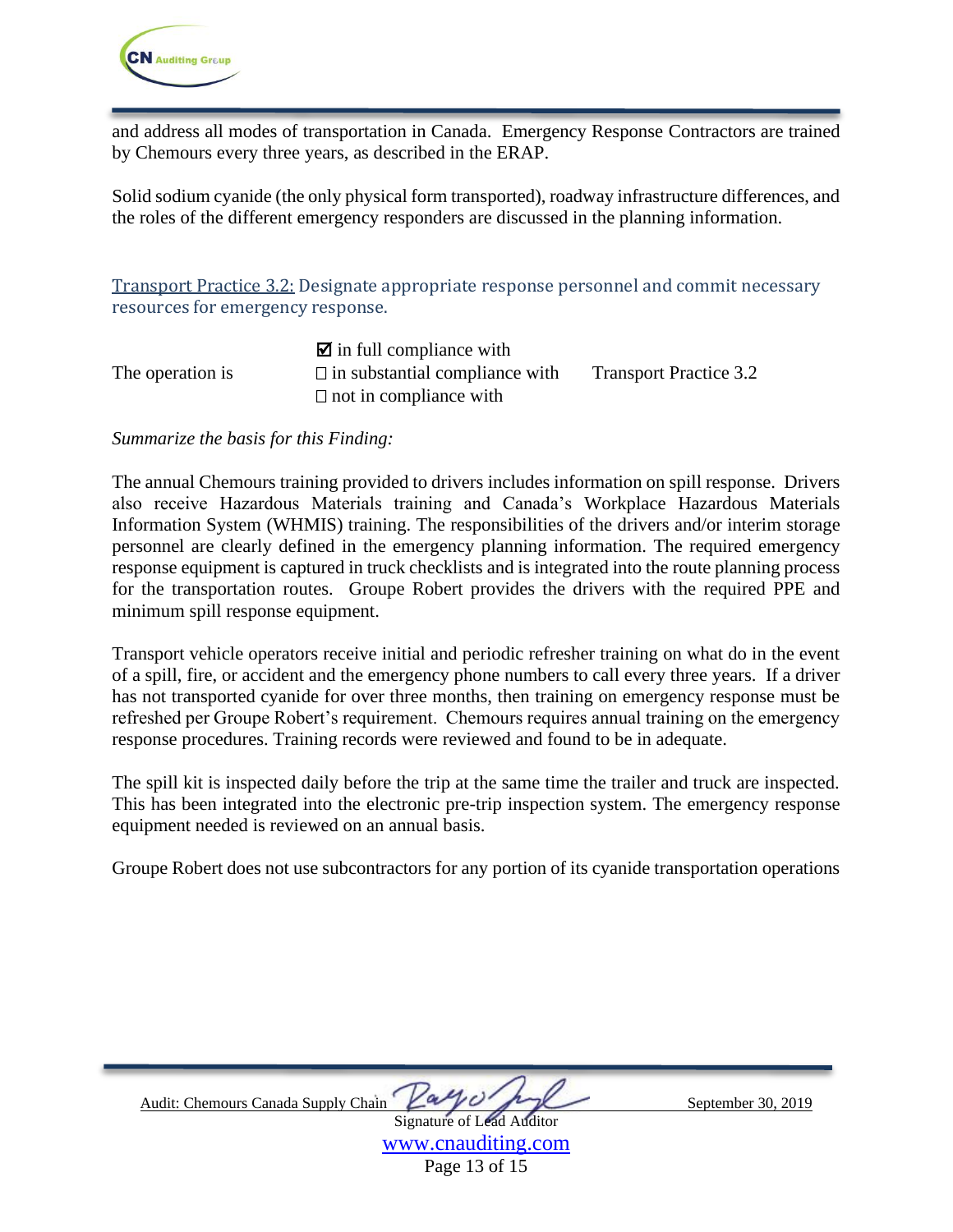

<span id="page-15-0"></span>Transport Practice 3.3: Develop procedures for internal and external emergency notification and reporting.

|                  | $\blacksquare$ in full compliance with |                               |
|------------------|----------------------------------------|-------------------------------|
| The operation is | $\Box$ in substantial compliance with  | <b>Transport Practice 3.3</b> |
|                  | $\Box$ not in compliance with          |                               |

### *Summarize the basis for this Finding:*

Emergency numbers are listed in the Driver's Manual with a central emergency number. This will contact Chemours and put a predefined emergency response plan into action, including the shipper, the receiver, and as needed outside response providers, medical facilities and potentially affected communities. Emergency telephone numbers and contact information for Chemours, regulatory agencies, and medical facilities were available in the emergency response plan. The security plan specifies an annual review of these procedures. Internal and external emergency notification reporting information was found to be current and had been updated several times during the recertification period.

<span id="page-15-1"></span>Transport Practice 3.4: Develop procedures for remediation of releases that recognize the additional hazards of cyanide treatment chemicals.

|                  | $\blacksquare$ in full compliance with |                               |
|------------------|----------------------------------------|-------------------------------|
| The operation is | $\Box$ in substantial compliance with  | <b>Transport Practice 3.4</b> |
|                  | $\Box$ not in compliance with          |                               |

#### *Summarize the basis for this Finding:*

If remediation were to be necessary, the emergency response plan includes a requirement to notify Chemours of the spill. Chemours, if necessary, would contact and coordinate professional environmental cleanup. Groupe Robert would not perform remediation. The "Sodium Cyanide Emergency Response Guidelines" prohibits the use of chemicals such as sodium hypochlorite, ferrous sulfate and hydrogen peroxide in surface water.

| Audit: Chemours Canada Supply Chain |                                  | September 30, 2019 |
|-------------------------------------|----------------------------------|--------------------|
|                                     | <b>Signature of Lead Auditor</b> |                    |

[www.cnauditing.com](http://www.cnauditing.com/) Page 14 of 15